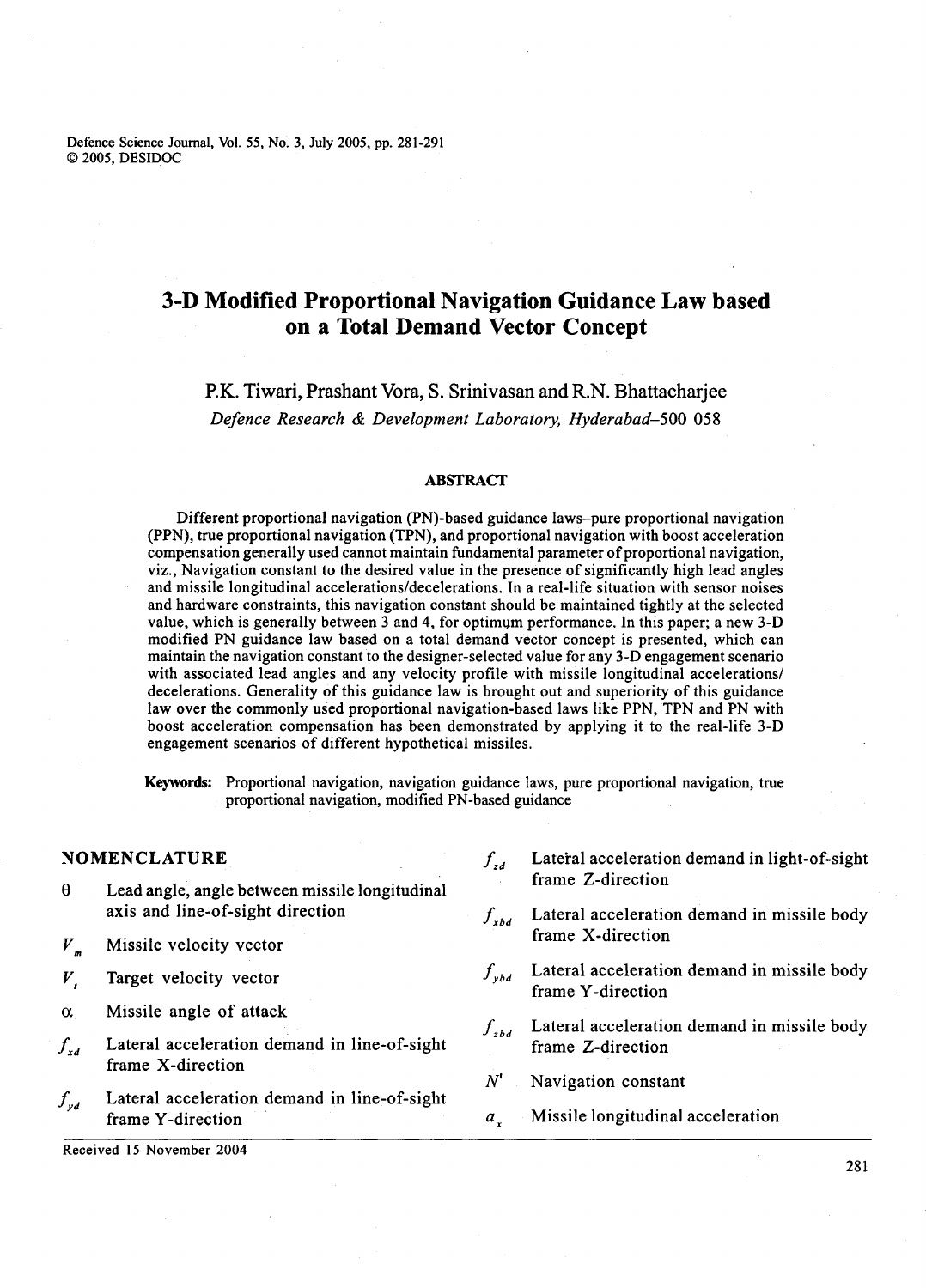- $V_c$  Missile-target closing velocity
- *All* Azimuth sight-line angle
- $λ$ <sub>z</sub> Elevation sight-line angle
- $N_{\textit{eff}}$ Realised navigation constant

For commonly used guidance laws based on **GUIDANCE**  proportional navigation theory like pure proportional navigation (PPN), true proportional navigation (TPN), etc, in the presence of lead angles (defined here as angle between the missile velocity vector and line-of-sight vector) and missile longitudinal acceleration/ deceleration generally present; the realised acceleration is different from the one demanded by the proportional navigation law, in a plane perpendicular to line-ofsight vector. In other words, the effective or realised navigation constant is not the same as the desired one. For a practical system with sensor noises and hardware constraints, this navigation constant should be tightly maintained at the chosen value, which is generally between 3 and 4. However, in the presence of significant lead angles and missile longitudinal **acceleration/deceleration,** effective navigation constant can go up to fully unacceptable values, leading to fully unacceptable performance. It is, therefore, required to develop a guidance concept and law, which ensures that the realised navigation constant is the same as the one desired, even in the presence of real-life constraints, viz., in the presence of significant lead angles typical of 3-D interceptions and missile longitudinal acceleration/ deceleration. Such a concept is formulated and is visualised in 2-D scenario for the sake of understanding, and later extended to cater for a general 3-D interception scenario. Ultimately, it has been evolved as a 3-D guidance law in polar coordinates. The guidance law has been evaluated on a 6-DOF platform developed for a hypothetical surface-to-air missile with a 3-D interception scenario and also for an air-toair missile. The performance of the new guidance law is compared with the existing laws, viz., TPN, PPN and PN with boost acceleration compensation (BAC). It has been found that the performance of the new guidance law is appreciably better than the other guidancelaws listed above. The paper brings out the new guidance formulation and the

significant performance improvement that can be achieved with the new guidance law. It is analytically shown that this new guidance law can tightly control the navigation constant to the desired value, whereas for TPN and PN with BAC; navigation constant can change considerably wrt the desired value set.

# **1. INTRODUCTION 2. PROPORTIONAL NAVIGATION**

The problems associated with the existing PN guidance laws-TPN, PN with BAC, are highlighted. Also, the objective of the modified PN guidance, how these problems can be overcome in the new method, are discussed.

To orient the missile flight path towards constant bearing collision course, the PN guidance generates commands perpendicular to the line-of-sight direction and an angle  $\phi$ m is generated by the guidance depending on  $V_{m}/V$ , speed ratio, target manoeuvres and errors/disturbances (Fig. 1). Guidance designer chooses an optimum navigation constant *N* depending on the target manoeuvres, noises in the system (ground radar, seeker, etc), errors and stability of missile guidance loop, including parasitic effects, etc. This generally vary between 3 to 4 for a reallife system. However, guidance commands can be applied only along body Y- and Z-axes (lateral plane) and those commands  $f_{\nu bd}$ ,  $f_{\nu bd}$  can be considerably reduced wrt the required PN demands generated along the LOS frame Y- and Z-directions, ie,  $f_{ud}/f_{ud}$ , depending on lead angle  $\approx \phi_m + \alpha$  (angle between the LOS vector and the missile longitudinal axis) which is generally time varying. Thus, effective navigation constant,  $N_{\text{eff}}$  varies due to the above resolution error and deviates from the desired value. This deviation can be considerable in many cases, affecting performance appreciably.



**Figure 1. Collision triangle**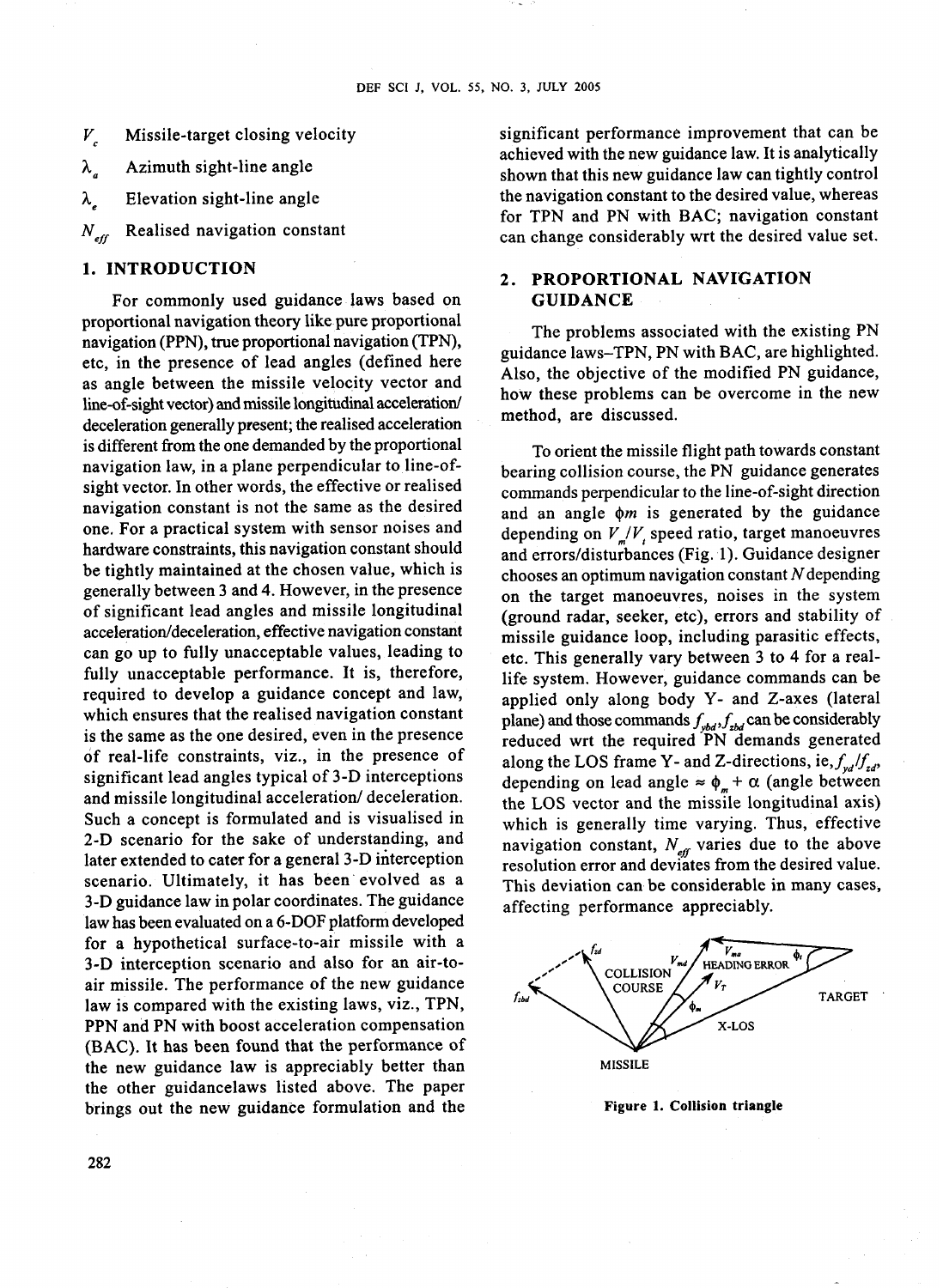### **2.1 Proportional Navigation with Boost Acceleration Compensation**

In the process of transforming PN demands from the LOS frame to the body frame, a component of demand comes in body  $X<sub>k</sub>$  direction (longitudinal axis) also, which can be much different from the missile longitudinal acceleration,  $a<sub>x</sub>$ . Thus, effective lateral acceleration demands sent to the autopilot are either high or low in magnitude than the required acceleration and generated by the PN. In PN with BAC, the PN guidance commands have been improved through missile longitudinal acceleration compensation in the LOS frame by transforming acceleration  $a_x$ along the directions perpendicular to LOS, ie, Y-LOS and Z-LOS and then reducing/increasing the PN demands suitably by the transformed longitudinal acceleration commands. However, in the presence of significant lead angle, this compensation needs to be improved by correcting for the resolution error.

#### **2.2 Modified PN Guidance**

To alleviate both resolution error and missile longitudinal acceleration constraints together, a unified PN guidance design approach based on a total demand vector concept is formulated, which ensures full guidance demands as per PN guidance law, and is actually implemented through body plane commands in the presence of any propulsion and drag profile. However, in this implementation, in the case of accelerating thrust profile, closing velocity  $V_c$  would considerably increase and for deceleration phase, *V,* would decrease, while satisfying the full guidance requirement. With higher/lower closing velocity, flight time and system coverage would change. In general, for any missile with both accelerating and decelerating velocity profiles, average closing velocity,  $V_c$  would be higher for the new method, leading to lower flight time and higher system coverage.

### **3. NAVIGATION GUIDANCE DEMANDS FORMULATION**

### **3.1 PN Guidance Demands Formulation**

The proportional navigation guidance demands lateral accelerations,  $f_{yd}$ ,  $f_{zd}$  in the LOS frame, ie, along  $Y_{LOS}$ ,  $Z_{LOS}$ . The LOS frame  $X_{LOS}$ ,  $Y_{LOS}$ ,  $Z_{LOS}$ can be obtained from the launcher-fixed frame  $X_i$ ,  $Y_i$ ,  $Z_i$  by two successive rotations; first by an angle  $\lambda_a$  (azimuth sight-line angle) about  $X_i$  and then by an angle  $90^{\circ} - \lambda_e$  ( $\lambda_e$  = elevation sight-line angle) about newly obtained Y-axis, ie, Y-LOS (Fig. 2).

The LOS rates about Y-LOS direction,  $\lambda_e$  and same about Z-LOS direction,  $\lambda_a \cos \lambda_e$  are used by PN guidance to generate latax demands  $f_{yd}$ ,  $f_{zd}$ <br>in LOS frame as per:  $f_{zd} = N'V_c \lambda_e$ , in LOS frame as per:  $f_{xd} = N'V_c\lambda_e$ ,  $f_{yd} = N'V_c \lambda_a \cos \lambda_e$ . These are transformed to body frame with the help of either lead angles or gimbal angles, depending on measurements available to



**Figure 2. Launcher-fixed frame** 

the guidance system. For a homing missile system during mid-course, radar supplied target data and missile INS data can be used for the transformation, while in the terminal phase seeker, gimbal angles can be used for the transformation.

### **3.2 Modified PN Guidance Demands Formulation**

To realise PN components  $f_{xd}$  and  $f_{yd}$  perpendicular to the LOS fully in the presence of missile longitudinal acceleration/deceleration a<sub>x</sub>, consider a demand vector (Fig. 3) defined such that its component along body  $X<sub>b</sub>$  axis is  $a<sub>x</sub>$  and components perpendicular to LOS is  $f_{\text{ad}}$ . This demand vector has a component along the LOS which is  $f_{xd}$ .

From the definition, the demand vector in the LOS frame  $\begin{bmatrix} f_{xd} & f_{zd} \end{bmatrix}^T$  has a component  $a_x$  in the  $X_b$  direction. Therefore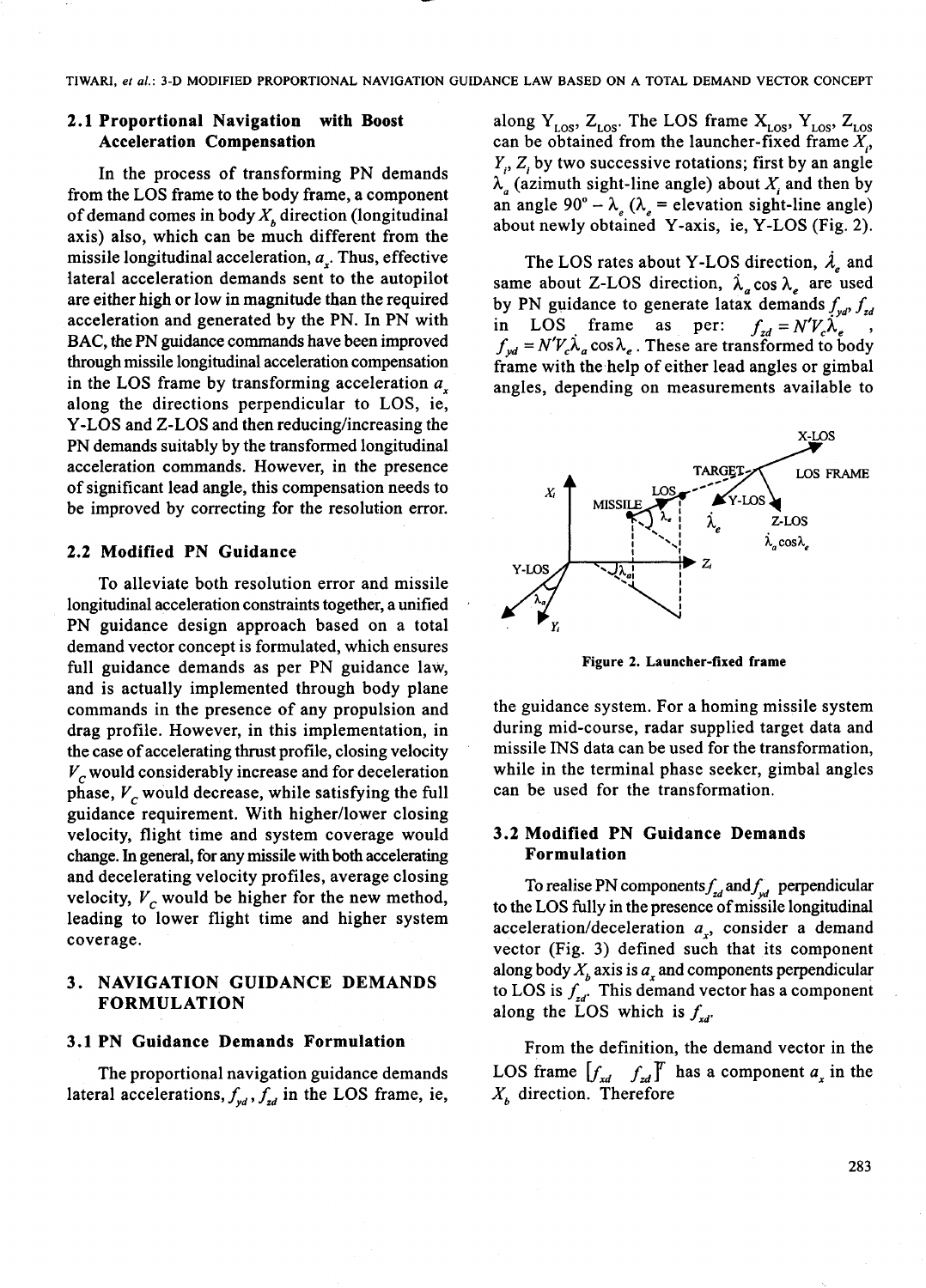

**Figure 3. Modified PN formulation** 

$$
f_{rd} \cos \theta + f_{rd} \sin \theta = a_r \tag{1}
$$

or

$$
f_{xd} = \frac{a_x - f_{zd} \sin \theta}{\cos \theta} \tag{2}
$$

Again,

$$
f_{zbd} = f_{zd} \cos \theta - f_{xd} \sin \theta \tag{3}
$$

which is the command sent to the autopilot Thus, the acceleration realised in the Z-LOS direction is (assuming an ideal autopilot):

 $f_{zbd}$  cos  $\theta$  +  $a_x$  sin  $\theta$ 

It is easy to see by substitution from Eqns (2) and (3) that the above expression equals  $f_{ad}$ , implying that full latax demand as per the PN law is realised.

The above concept can be extended to 3-D engagement scenario by considering the demand vector in the LOS frame as  $\int_{xd} f_{yd} f_{zd} \int^T$  where  $f_{vd}$  and  $f_{zd}$  are the demands calculated as per PN law. Demands along  $Y_{body}$ ,  $Z_{body}$  directions:  $f_{ybd}$ ,  $f_{\text{zbd}}$  are calculated such that those realized  $f_{\text{ybd}}$ ,  $f_{\text{zbd}}$ along with actual missile longitudinal acceleration  $a<sub>x</sub>$ , when transformed from body frame to the LOS frame equals to the actual PN demands  $f_{zd}$ ,  $f_{vd}$ perpendicular to the LOS and also a new demand along the LOS  $f_{xd}$ . Thus,  $f_{vbd}$ ,  $f_{zbd}$  are obtained from



Therefore

$$
\begin{bmatrix} a_{x} \\ f_{ybd} \\ f_{zbd} \end{bmatrix} = \begin{bmatrix} T_{11} & T_{12} & T_{13} \\ T_{21} & T_{22} & T_{23} \\ T_{31} & T_{32} & T_{33} \end{bmatrix}_{\text{LOS} \to \text{body}} \begin{bmatrix} f_{xd} \\ f_{yd} \\ f_{zd} \end{bmatrix}
$$
 (4)

From the above Eqn (4),

$$
f_{xd} = \frac{a_x - T_{12}f_{yd} - T_{13}f_{zd}}{T_{11}}
$$

is obtained. This demand along LOS  $f_{rd}$  along the with normal PN demands,  $f_{yd}$ ,  $f_{zd}$  constitute the complete demand vector in the LOS frame, which need to be transformed to body frame to obtain the required  $f_{ybd}$ ,  $f_{zbd}$  satisfying the forward acceleration  $a_x$  constraint. Therefore, putting the above  $f_{xd}$  along with normal LOS frame, PN demands  $f_{yd}$ ,  $f_{zd}$  in Eqn (4); body plane demands  $f_{\nu bd}$  and  $f_{\nu bd}$  are obtained as

$$
\begin{bmatrix} f_{ybd} \\ f_{zbd} \end{bmatrix} = \begin{bmatrix} T_{21} & T_{22} & T_{23} \\ T_{31} & T_{32} & T_{34} \end{bmatrix} \begin{bmatrix} f_{xd} \\ f_{yd} \\ f_{zd} \end{bmatrix}
$$
 (5)

The transformations used for conversion between the LOS frame (seeker inner gimbal frame while homing) and the body frame can be obtained using the seeker gimbal angles in the homing phase. In the mid-course phase, above transformation matrix can be obtained as a product of rotation matrix from the LOS frame to launcher-fixed frame using the LOS angles and launcher-fixed body frame using INS Euler angles.

Those body plane demands,  $f_{\nu bd} f_{\nu bd}$  applied to autopilot would ensure full PN demands  $f_{ud}$ ,  $f_{dd}$ realised in the LOS frame, ie, perpendicular to X-LOS in the presence of any  $a<sub>r</sub>$  profile. Thus, desired navigation constant  $N'$  would be always maintained during the entire flight.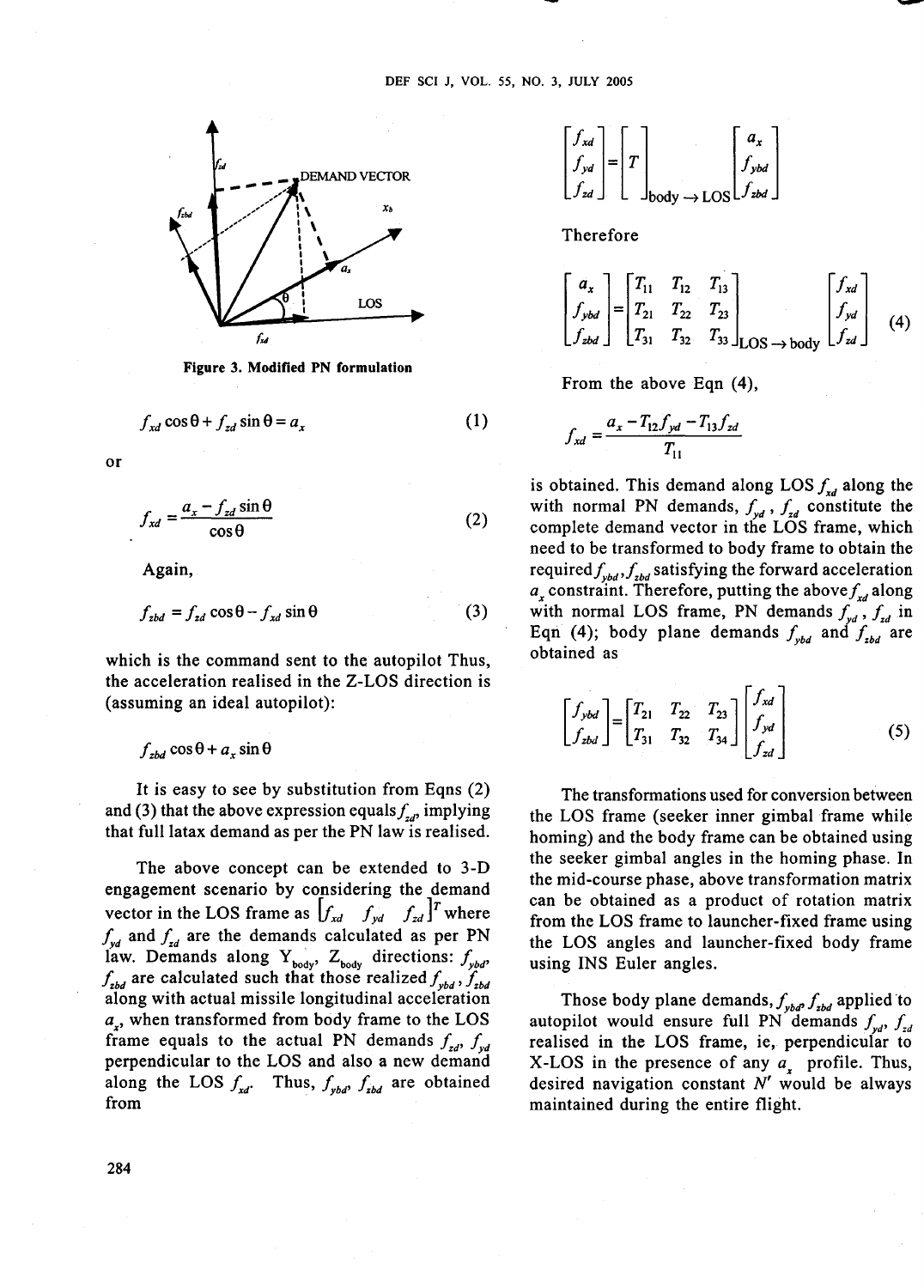TIWARI, **et** *al.:* 3-D MODIFIED PROPORTIONAL NAVIGATION GUIDANCE LAW BASED ON A TOTAL DEMAND VECTOR CONCEPT

#### **4. REALISED NAVIGATION CONSTANT**

It is shown above that for the modified PN, the guidance demand is met fully. The navigation constant actually realised in other guidance schemes can be obtained by taking the component of total achieved acceleration in body frame into the plane perpendicular to the LOS vector, and thereafter, taking the ratio of that component with the product of sight-line rate vector magnitude and closing velocity  $V_c$ . In other words, the components  $f'_{ad}$ ,  $f'_{bd}$  Figure 4. Realised navigation constant  $(N_{ab})$  calculation in the plane perpendicular to LOS, of the realised acceleration vector  $[a_x, f_{ybd}, f_{zbd}]^T$  in the body plane are used for effective or realised navigation  $f_{zr\text{LOS}} = (f_{zr} - a_x \cos \theta_1) \cos^2 \theta_2$ constant  $N_{\text{eff}}$  calculation. The corresponding LOS acceleration vector  $[a_x, f_{ybd}, f_{zbd}]^T$  in the body<br>plane are used for effective or realised navigation<br>constant  $N_{eff}$  calculation. The corresponding LOS<br>rates are  $\lambda_a \cos \lambda_e$  and  $\lambda_e$  (Fig. 2). Thus, total or resultant  $f$ realised navigation constant,  $N_{\text{eff}}$  is obtained as

$$
N_{\text{eff}} = \frac{\sqrt{f_{zd}^{\prime 2} + f_{yd}^{\prime 2}}}{V_C \sqrt{\lambda_e^2 + \lambda_a^2 \cos^2 \lambda_e}}
$$

total acceleration realised in the plane perpendicular to the LOS and  $V_c$  is the closing velocity. To show how the above realised  $N'$  can go to a much different value from the desired value set in TPN and also in TPN with BAC, the above relation is expanded.

In Fig. 4, a resultant latax demand vector  $f_{zr}$ perpendicular to the LOS is defined based on latax demands along Z-LOS  $f_{sd}$  and Y-LOS  $f_{sd}$ .  $F_{zrb}$ is the total or resultant latax demand achieved in the body frame lateral plane.  $\theta_2$  is the resolution error, between the PN demand vector in the LOS frame and acceleration achieved in the body lateral plane (which has been corrected in the modified guidance).

### **4.1 Realised Navigation Constant for PN with BAC**

The acceleration demanded is the LOS lateral plane after missile longitudinal acceleration compensation =  $f_{zr} - a_x \cos\theta_1$ , assuming ideal autopilot-realised acceleration perpendicular to the LOS



$$
f_{x \text{LOS}} = (f_{x} - a_x \cos \theta_1) \cos^2 \theta_2 + a_x \cos \theta_1
$$
  

$$
f_{x \text{LOS}} \text{ (PN with BAC)}
$$
  

$$
= f_{x} \cos^2 \theta_2 + a_x \cos \theta_1 \sin^2 \theta_2
$$
  

$$
= f_{x} \left[ \cos^2 \theta_2 + \frac{a_x}{f_{x}} \times \cos \theta_1 \sin^2 \theta_2 \right]
$$

It may be noted that the numerator term is the  $\frac{1}{1 + \frac{1}{1 + \frac{1}{1}} \pi}$  with BAC) can be given as

$$
\frac{f_{zr\text{LOS}}}{V_c\sqrt{\lambda_e^2 + \lambda_a^2 \cos^2 \lambda_e}}
$$
  
=  $N'\left[\cos^2 \theta_2 + \frac{a_x}{f_{zr}} \times \cos \theta_1 \sin^2 \theta_2\right]$ 

For planer case engagement;  $\theta_1 = 90^\circ - \theta_2$ , so the above expression reduces to

$$
N_{\text{eff}}(\text{PN} \text{ with } \text{BAC}) = N \left[ \cos^2 \theta_2 + \frac{a_x}{f_x} \times \sin^3 \theta_2 \right]
$$

#### **4.2 Realised Navigation Constant for TPN**

For TPN, realised acceleration in a plane perpendicular to the LOS (assuming ideal autopilot)

$$
f'_{zr\text{LOS}} = f_{zr}\cos^2\theta_2 + a_x\cos\theta_1
$$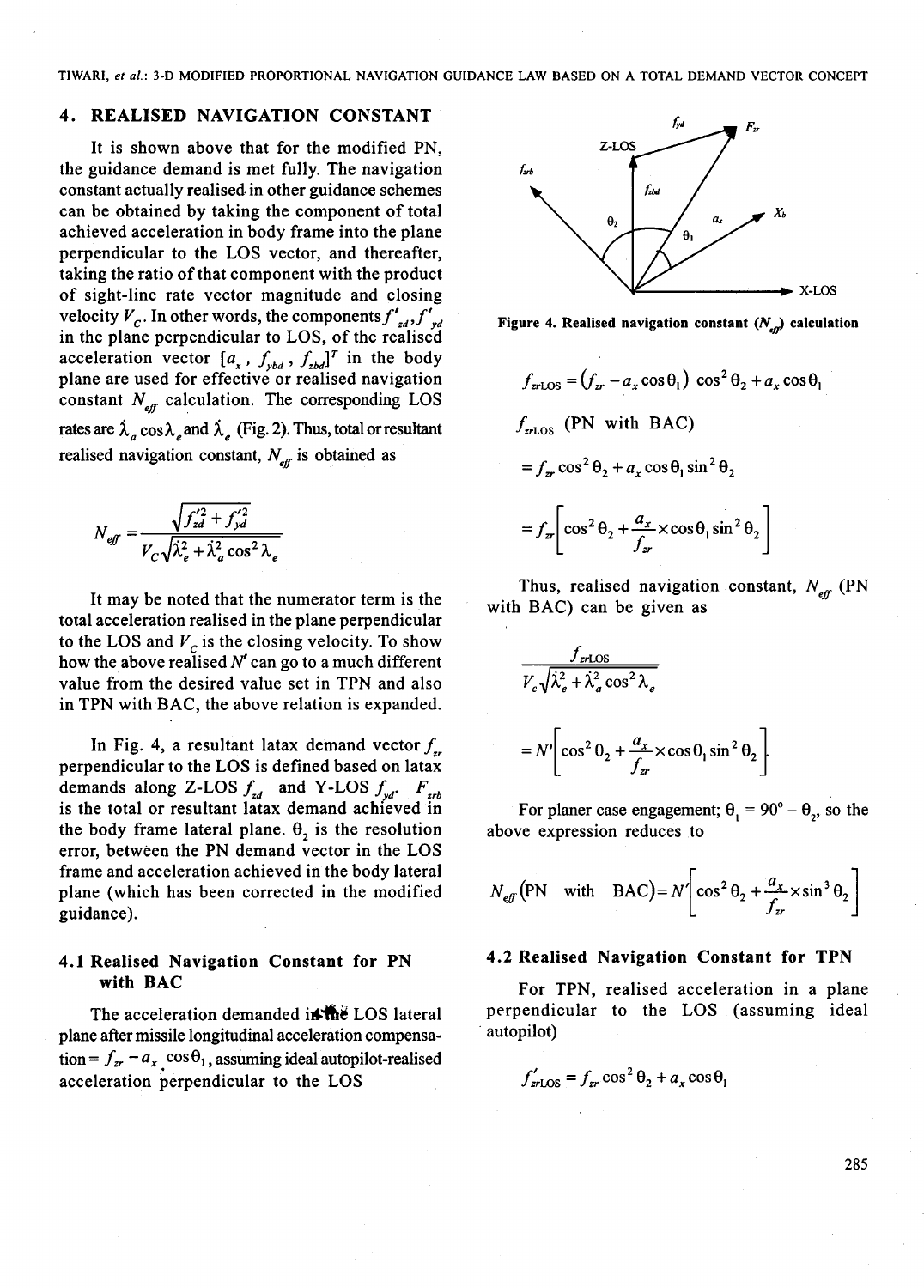Thus

$$
N_{\text{eff}} \text{ (TPN)} = N \left[ \cos^2 \theta_2 + \frac{a_x}{f_{\text{z}}} \cos \theta_1 \right]
$$

Again for the planer case engagement,

 $\theta_1 = 90^\circ - \theta_2$ , thus the realised navigation constant for planar engagement is

$$
N_{\text{eff}} = N \left[ \cos^2 \theta_2 + \frac{a_x}{f_x} \times \sin \theta_2 \right]
$$

where  $N'$  is the desired navigation constant set by the designer. It can be shown based on the above relations that effective navigation constant can go to a much different value from the desired value chosen  $N'$  even for resolution error of  $20^\circ$  and above.  $N_{\text{eff}}$  variation from desired N' depends on both the resolution error,  $\theta_2$  and the forward acceleration to resultant latax demand,  $f_{rr}$  ratio along with their signs. The effect of resolution error is more on the realised navigation constant,  $N_{\text{eff}}$  in PN with BAC whereas  $N_{\text{eff}}$  in TPN can get affected equally appreciably, both due to resolution error and  $a_x/f_{zr}$  ratio. For example, with  $\theta_2 = 30^\circ$  and  $a_x = f_{xx}$ ; for planar case

$$
N_{\text{eff}} \text{ (PN With BAC)} = N \left[ \cos^2 \theta_2 + \frac{a_x}{f_x} \times \sin^3 \theta \right]
$$

$$
= N \left[ 0.75 + \frac{1}{8} \right] = 0.875 N'
$$

and

$$
N_{\text{eff}}(\text{TPN}) = N \left( \cos^2 \theta_2 + \frac{a_x}{f_x} \times \sin \theta_2 \right)
$$

With the same  $\theta_2 = 30^\circ$  and  $a_x = -f_{x}$  for planar case

 $N_{\text{eff}}$  (PN with BAC) = 0.625 N', which is low, and

$$
N_{\text{eff}}(\text{TPN}) = N'[0.75 - 0.5] = 0.25 \text{ N}'
$$

which is unacceptably low, even for original  $N' = 4$  choice of designer. Thus, simulation results presented in Section 5.1 for varying engagement scenarios, lead angles, and with **accelerating/decelerating**  profile/phase of missile show wide variation in effective navigation ratios from the start of guidance to the end for both TPN and PN with BAC, whereas for modified scheme, it is held constant at the desired value.

#### **5. PERFORMANCE OF GUIDANCE LAWS THROUGH 6-DOFS SIMULATION**

The performance improvement achievable with the new guidance law, vis-à-vis other PN laws can be best shown in the cases involving high lead angles and high missile longitudinal acceleration/ deceleration levels.

For performance evaluation, modified PN and other PN-based guidance laws are applied to two different classes of missile systems. The TPN, PN with BAC, and modified PN were applied to a hypothetical surface-to-air missile with a boostcoast velocity profile, here  $V_{\mu}/V_{\mu}$  < 1. The TPN, PPN, and the modified PN were also applied to an air-to-air missile which was also having a boostcoast velocity profile but with a velocity advantage, ie  $V_{\alpha}/V_{\alpha} > 1$ . For a surface-to-air missile, different 3-D engagement scenarios were simulated to generate varying lead angle requirements. Tables 1 and 2 give comparison of performance of guidance laws for a surface-to-air missile. Results were generated by carrying out simulations on a 6-DOF platform for the hypothetical missile. Before sending the commands to autopilot, a time-varying latax limit was applied based on the minimum of latax limit coming due to  $(\alpha, \delta)$  deflection limit.

In the mid-course guidance phase, the radar errors on target position and velocity were introduced in a way to give certain heading error at the start of homing phase. Here, the heading error is defined as an angle between the collision course velocity vector and the **actual missile velocity vector** (Fig. 1). In Table 1, the heading error settling characteristics of different guidance laws and the miss-distance are compared. In Table 2 for a different engagement scenario, the time for which the latax was saturated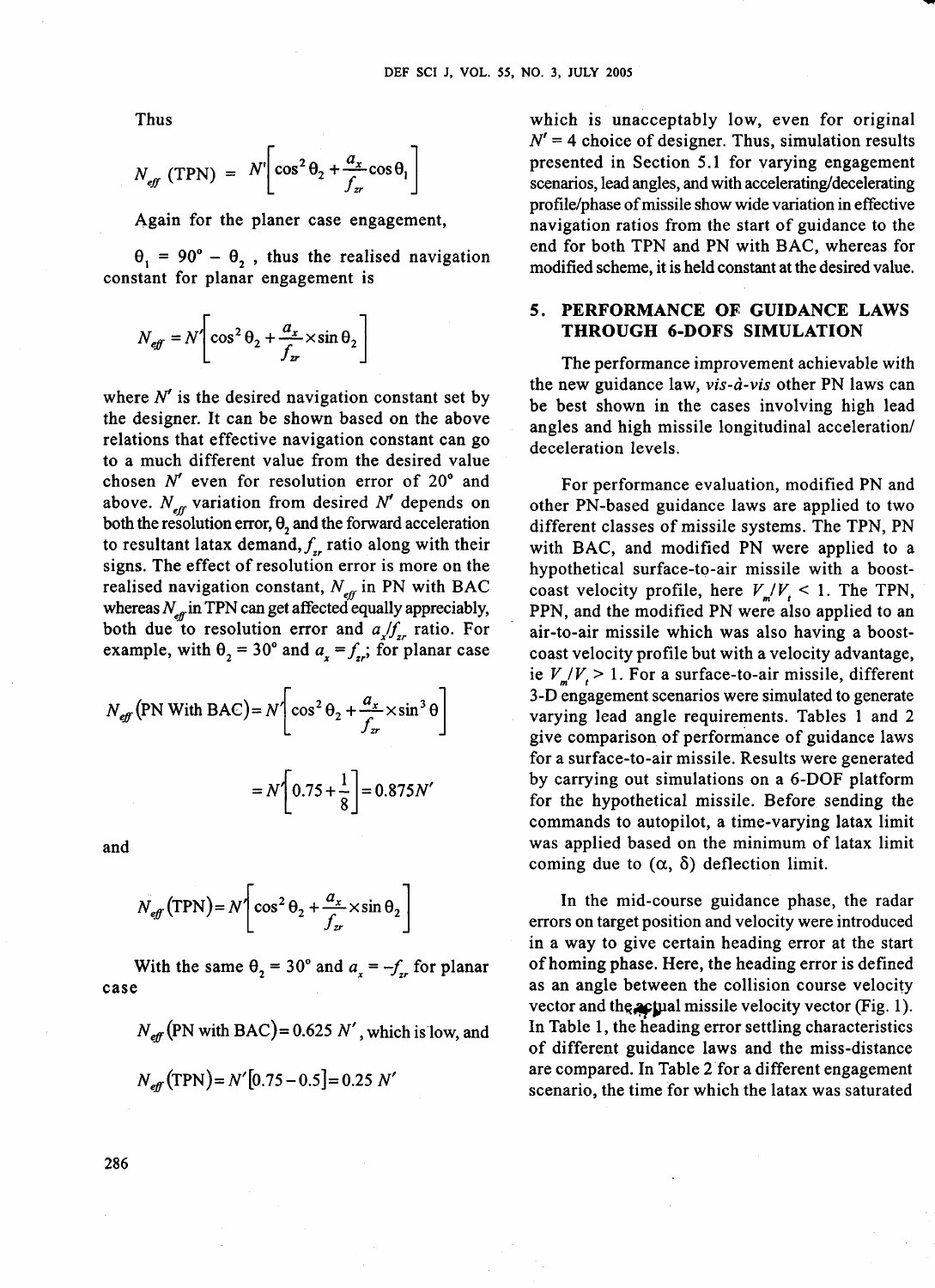TIWARI, **el** *al.:* 3-D MODIFIED PROPORTIONAL NAVIGATION GUIDANCE LAW BASED ON A TOTAL DEMAND VECTOR CONCEPT

was compared, and was found to have a direct By analysing Tables 1 and 2 and the Figs 5 to 9, implication on the miss-distance. The variation of the following general conclusions can be drawn. effective navigation ratio is also tabulated. In Tables 3 and 4, the miss-distance comparison is done for <br>MPN and PPN and MPN and TPN, respectively end-phase is always less in modified PN compared MPN and PPN and MPN and TPN, respectively end-phase is always less in modified PN compared for different missile-target heading angles.<br>
to other guidance laws (Tables 1 and 2). for different missile-target heading angles.

the following general conclusions can be drawn.

Table **1.** Comparison of performance of TPN, PN with BAC, and modified PN guidance for a surface-to-air missile,  $N' = 4$ 

| Case           | Guidance type | Height of<br>kill (km) | $T_F\;$<br>(s) | Miss-<br>distance | Heading error<br>(end-phase)                                                  |         |
|----------------|---------------|------------------------|----------------|-------------------|-------------------------------------------------------------------------------|---------|
|                |               |                        |                | (m)               | Elevation<br>0.03<br>0.09<br>0.09<br>0.05<br>$\bf{0}$<br>0.01<br>0.59<br>0.08 | Azimuth |
|                | <b>TPN</b>    | 10.0                   | 35.42          | 5.44              |                                                                               | 0.33    |
|                | $PN + BAC$    | 10.0                   | 32.05          | 5.91              |                                                                               | 1.00    |
|                | Mod. PN       | 10.0                   | 32.22          | 0.87              |                                                                               | 0.25    |
| $\mathbf{I}$   | <b>TPN</b>    | 12.5                   | 37.81          | 9.87              |                                                                               | 0.50    |
|                | $PN + BAC$    | 12.5                   | 34.85          | 14.09             |                                                                               | 0.88    |
|                | Mod. PN       | 12.5                   | 35.04          | 3.02              |                                                                               | 0.18    |
| $\mathbf{III}$ | <b>TPN</b>    | 15.5                   | 40.21          | 23.70             |                                                                               | 0.55    |
|                | $PN + BAC$    | 15.5                   | 39.00          | 17.25             |                                                                               | 0.62    |
|                | Mod. PN       | 15.5                   | 39.01          | 11.62             | 0.32                                                                          | 0.17    |

Table 2. Comparison of MAPN and TPN performance for a surface-to-air missile,  $N' = 3$ 

| Case         | Guidance<br>type | Height<br>of kill<br>(km) | Time of<br>flight<br>(s) | Miss-<br>distance<br>(m) | Time of latax<br>saturation<br>(end-phase) | N' variation |
|--------------|------------------|---------------------------|--------------------------|--------------------------|--------------------------------------------|--------------|
|              | <b>MAPN</b>      | 14.61                     | 33.00                    | 10.73                    | 0.25                                       | 3.0          |
|              | <b>TPN</b>       | 14.50                     | 32.80                    | 45.10                    | 1.80                                       | $25.0 - 0.5$ |
|              | <b>MAPN</b>      | 13.00                     | 31.31                    | 3.59                     | 0.20                                       | 3.0          |
| $\mathbf{I}$ | <b>TPN</b>       | 12.80                     | 31.00                    | 19.34                    | 0.40                                       | $30.0 - 0.4$ |
| III          | <b>MAPN</b>      | 10.00                     | 28.10                    | 3.48                     | 0.10                                       | 3.0          |
|              | <b>TPN</b>       | 9.80                      | 27.80                    | 9.78                     | 0.40                                       | $27.0 - 0.7$ |

Table 3. Comparison of performance of PPN and MPN for an air-to-air missile,  $V_m = 520$  m/s,  $V_r = 520$  m/s,  $h = 15$  km, target manoeuvre  $n_{\text{site}} = -4$  g (const) at 10 km range to go

| Guidance             | Modified PN              |                          |                  |                     |               | Pure PN                  |                          |                  |                     |
|----------------------|--------------------------|--------------------------|------------------|---------------------|---------------|--------------------------|--------------------------|------------------|---------------------|
| Heading angle<br>(d) | Time<br>of flight<br>(s) | Miss-<br>distance<br>(m) | $n_{max}$<br>(g) | $V_m/V_i$<br>impact | Range<br>(km) | Time<br>of flight<br>(s) | Miss-<br>distance<br>(m) | $n_{max}$<br>(g) | $V_m/V_i$<br>impact |
| 180                  | 34.50                    | 14                       | 12               | 1.57                | 50            | 34.50                    | 22                       | 12               | 1.58                |
| 150                  | 22.05                    | 16                       | 9                | 1.93                | 30            | 22.0                     | 70                       | 9                | 1.90                |
| 120                  | 25.10                    | 9                        | 12               | 1.72                | 25            | 25.05                    | 62                       | 12               | 1.78                |
| 90                   | 25.06                    | 22                       | 15               | 1.71                | 18            | 24.98                    | 120                      | 15               | 1.80                |
| 70                   | 28.84                    | 30                       | 14               | 1.72                | 18            | 28.26                    | 110                      | 14               | 1.80                |
| 50                   | 32.25                    | 10                       | 12               | 1.73                | 18            | 31.95                    | 93                       | 12               | 1.77                |
| 30                   | 34.11                    | 8                        | 10               | 1.81                | 18            | 33.91                    | 47                       | 10               | 1.83                |
| $\bf{0}$             | 34.64                    | 7                        | 8                | 1.90                | 18            | 34.38                    | 71                       | 8                | 1.92                |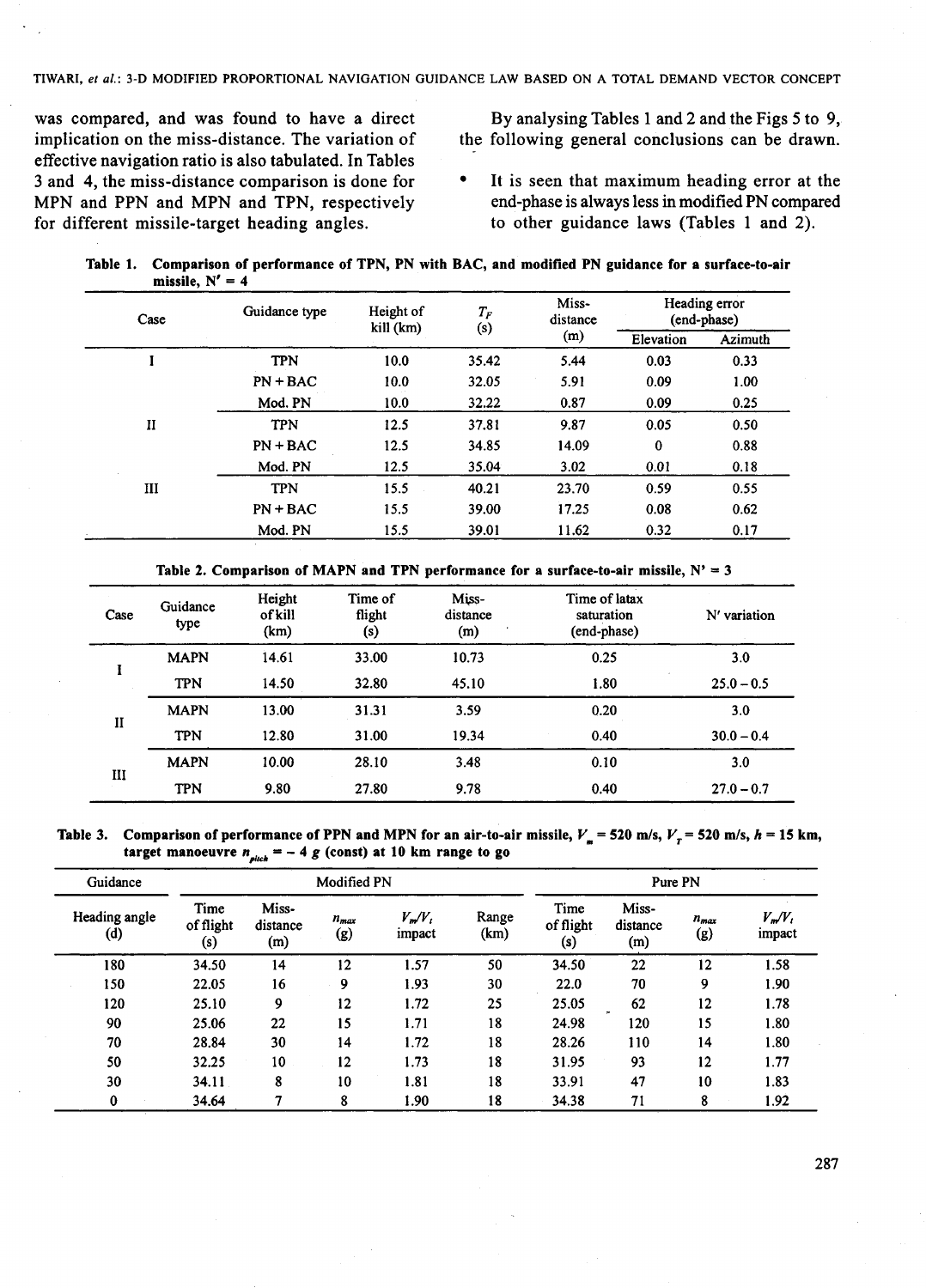| Guidance                |                          |                          |                  | <b>TPN</b>          |               |                          |                          |                  |                     |
|-------------------------|--------------------------|--------------------------|------------------|---------------------|---------------|--------------------------|--------------------------|------------------|---------------------|
| Heading<br>angle<br>(d) | Time<br>of flight<br>(s) | Miss-<br>distance<br>(m) | $n_{max}$<br>(g) | $V_m/V_i$<br>Impact | Range<br>(km) | Time<br>of flight<br>(s) | Miss-<br>distance<br>(m) | $n_{max}$<br>(g) | $V_m/V_t$<br>Impact |
| 180                     | 34.43                    | 16                       | 12               | 1.57                | 50            | 34.49                    | 21                       | $12 \,$          | 1.58                |
| 150                     | 38.87                    | 5                        | 18               | 1.90                | 30            | 38.92                    | 12                       | 18<br>ć.         | 1.92                |
| 120                     | 24.13                    | 21                       | 18               | 1.73                | 25            | 24.53                    | 111                      | 18               | 1.88                |
| 90                      | 23.52                    | 36                       | 18               | 1.98                | 18            | 23.46                    | 132                      | 18               | 1.98                |
| 70<br>j.                | 26.78                    | 10                       | 13               | 1.79                | 18            | 26.79                    | 32                       | 13               | 1.88                |
| 50                      | 32.31                    | 13                       | 13               | 1.72                | 18            | 32.25                    | 51                       | 13               | 1.75                |
| 30                      | 34.12                    | 8                        | 18               | 1.81                | 18            | 34.05                    | 61                       | 18               | 1.83                |
| $\bf{0}$                | 34.64                    | $\overline{7}$           | 16               | 1.90                | 18            | 34.38                    | 71                       | 16               | 1.92                |

Table 4. Comparison of performance of TPN and MPN for an air-to-air missile,  $V_{-}$  = 520 m/s,  $V_{-}$  = 520 m/s,  $h$  = 15 km, target manoeuvre  $n_{min} = -4 g$  (const) at 10 km range to go

- The heading error always settles to a low value at the end-phase for MPN (Figs 7 and 8).
- The phenomenon can be attributed to meeting the guidance demand completely.
- With low heading error at the end-phase, missile flight path is driven close to ideal collision course in MPN, which is reflected in low missdistance achieved in all cases of simulations (Tables 1 and 2).



Figure 5. Duration of saturation comparison, (Table 2, Case 1) Figure 6. Duration of saturation comparison, (Table 2, Case 2)

- With appreciably higher heading error, the missdistance in other guidance laws is higher.
- It is also seen from Table 2 and Fig. 9 that the effective navigation constant in MPN is always maintained at the desired value set, whereas it can vary widely from the desired value in other guidance laws like TPN, etc. This is highly undesirable for any practical system where navigation constant is to be maintained generally between 3 and 4.

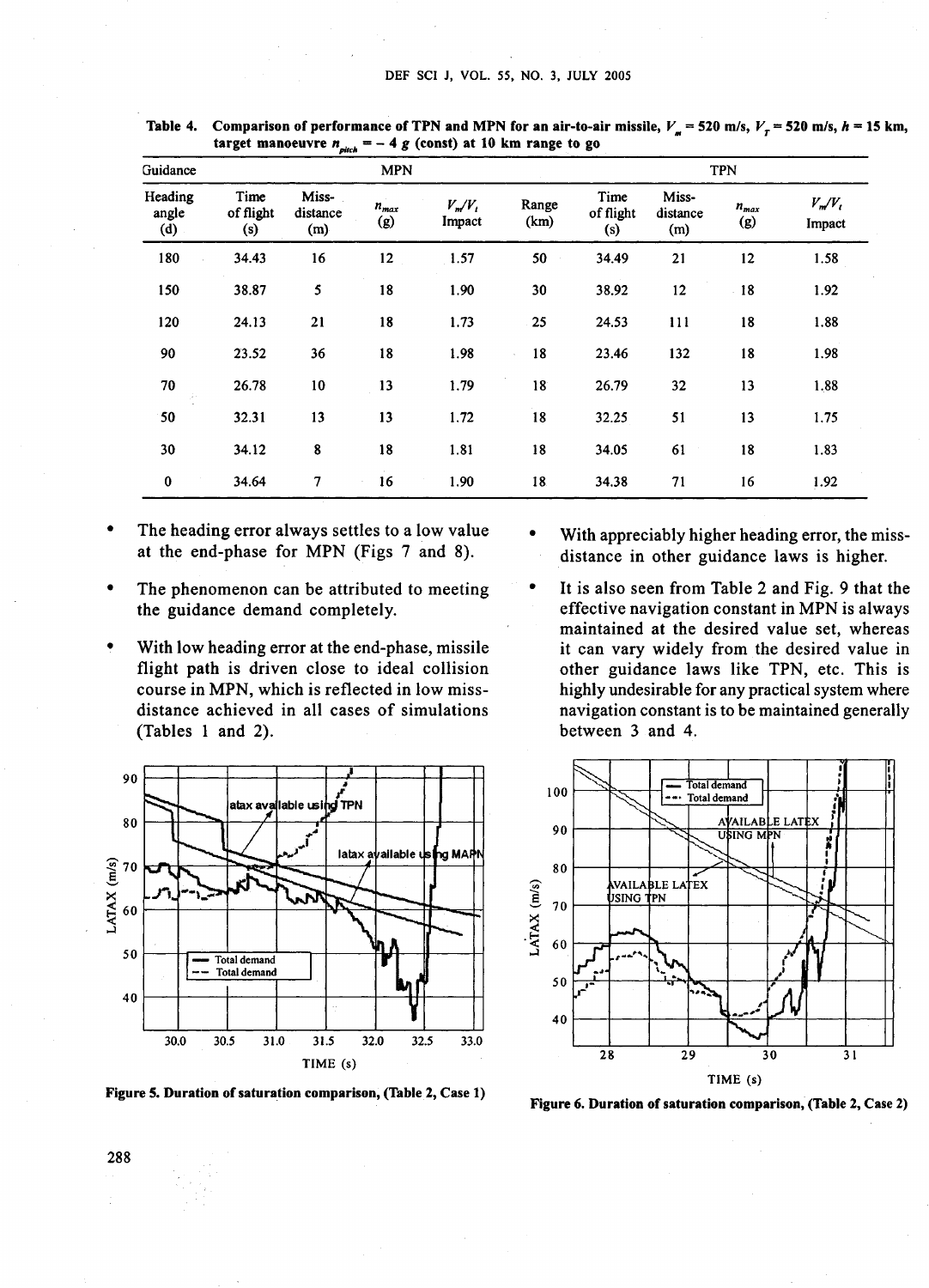

**Figure 7. Heading error settling comparison, (Table 2, Case 1)** 

For air-to-air missile, several engagement simulations carried out with different heading angles (angle between the missile and the target velocity vector) varying from 180° to 0° and performance comparison between MPN, TPN, and PPN carried out in terms of miss-distance flight time, and  $V_{m}/V_{r}$  ratio (Tables 3 and 4). again shows that miss-distance is greatly reduced for MPN wrt both TPN and PPN, where missdistance goes to unacceptably high values in many cases.

Summarising, it can be concluded that the new guidance law called modified PN, by maintaining the effective navigation constant to the desired value, gives better quality of guidance performance compared to the existing PN-based guidance laws in a general 3-D engagement scenario with both accelerating and decelerating velocity profiles of the missile.

#### **6. CONCLUSION**

A new 3-D modified PN guidance law based on a total demand vector concept, has been presented. It ensures full guidance demands as per PN law implemented through body plane commands in the presence of any propulsion and drag profile, thereby maintaining the navigation constant to the desired value set. Derivation has been carried out to show



**Figure 8. Heading error settling comparison, (Table** 2, **Case** 2)

that this new law can tightly control the navigation constant to the desired optimum value, whereas for the other PN-based laws commonly used, navigation constant can change appreciably wrt the desired value set. Superiority of the new modified PN guidance wrt other PN-based laws has been demonstrated by applying these to widely varying 3-.D engagement scenarios for different types of missile systems with boost-coast velocity profiles. In all the cases simulated, appreciable performance benefits have been obtained. Thus, this modified



**Figure 9. Realised navigation constant**  $N_{\epsilon n}$ **, (Table 2, Case 3)**